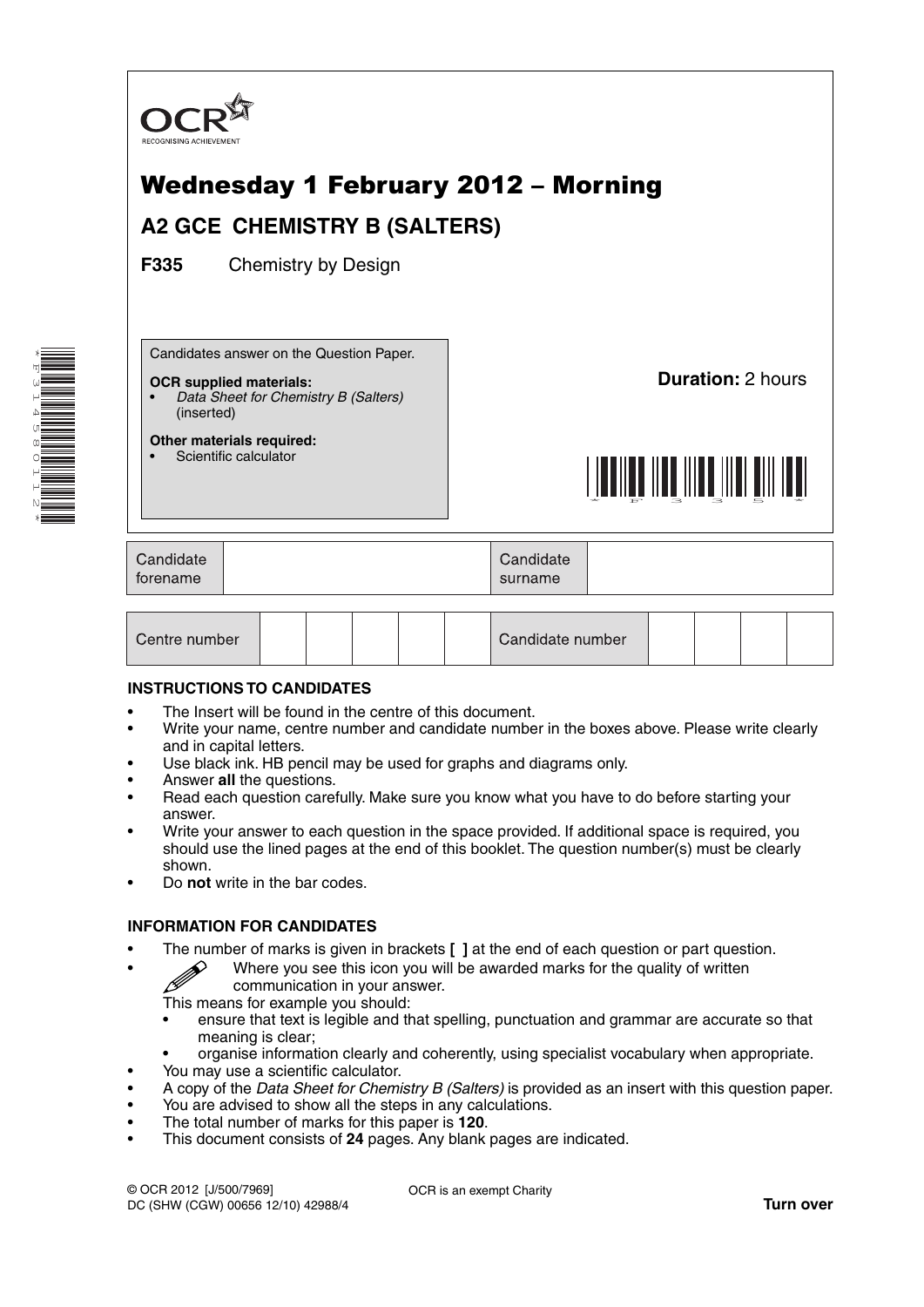#### $\blacksquare$ Methanol is added to ethanol to make the ethanol unfit to drink.

Methanol can be made by the following reaction.

 $CO(g) + 2H_2(g) \rightleftharpoons CH_3OH(g)$  $\Delta H = -91$  kJ mol<sup>-1</sup> equation 1.1

- (a) A pressure of between 50 and 100 atmospheres is used for this reaction.
	- Raising the pressure increases both the rate of the reaction and the yield of methanol.  $(i)$ Give the reasons for this

 $(ii)$ Give one reason why the use of high pressures is expensive. (iii) Describe and explain how the yield of methanol at equilibrium would change with increasing temperature. In your answer you should make it clear how the points you make link together.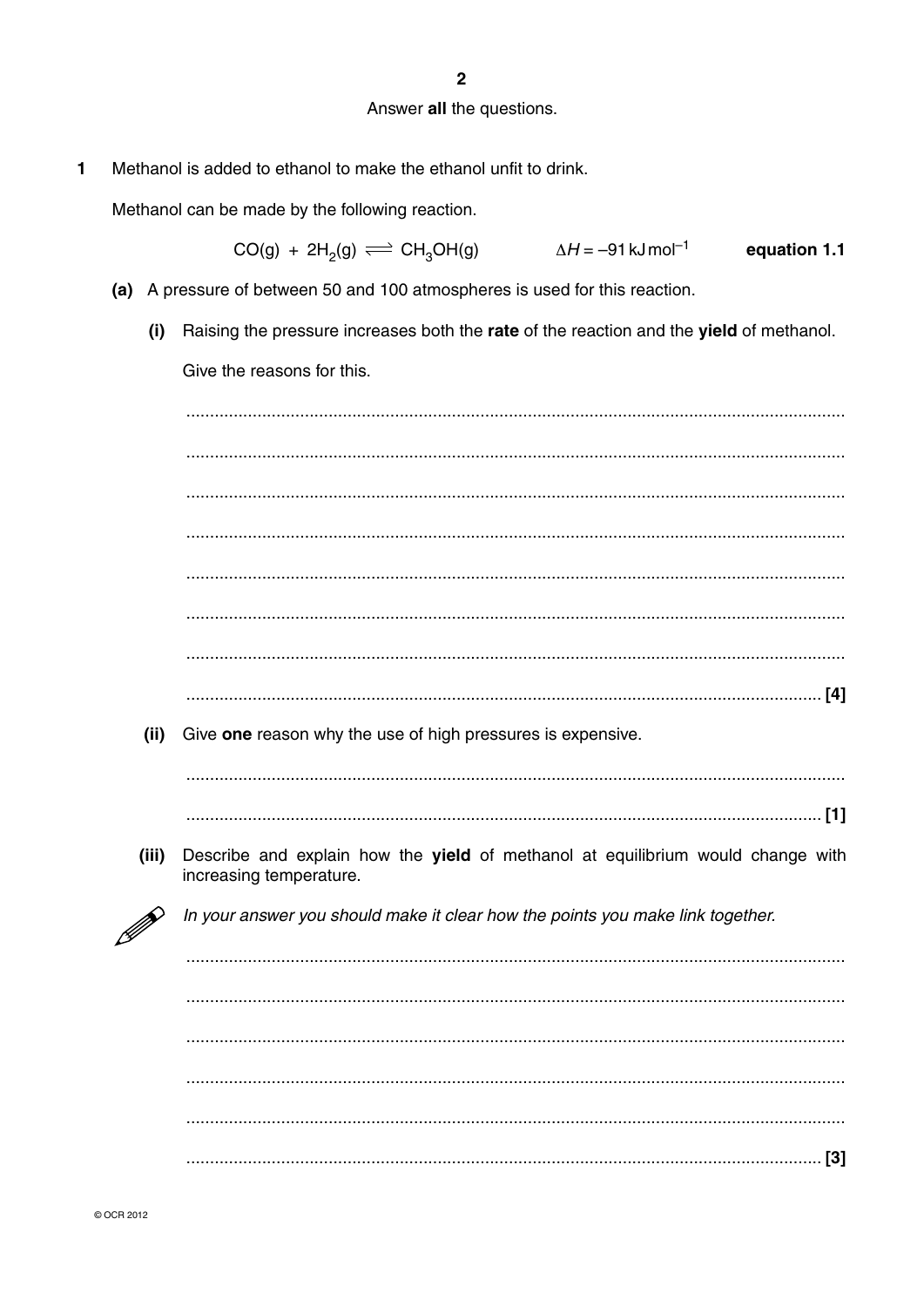| $CO(g) + 2H_2(g) \rightleftharpoons CH_3OH(g)$ | $\Delta H = -91$ kJ mol <sup>-1</sup> | equation 1.1 |
|------------------------------------------------|---------------------------------------|--------------|
|------------------------------------------------|---------------------------------------|--------------|

(iv) Write the expression for the equilibrium constant,  $K_c$ , for the reaction in **equation 1.1**.

 $K_c =$ 

**[1]**

 **(v)** The composition of an equilibrium mixture of the gases shown in **equation 1.1** was determined at 500 K.

| gas                   | concentration/moldm <sup>-3</sup> |
|-----------------------|-----------------------------------|
| CO(g)                 | 0.10                              |
| H <sub>2</sub> (g)    | 0.10                              |
| CH <sub>3</sub> OH(g) | 1.03                              |

Calculate the value of  $K_c$  at 500 K and give its units.

*K*c = ...................................units ................................. **[2]**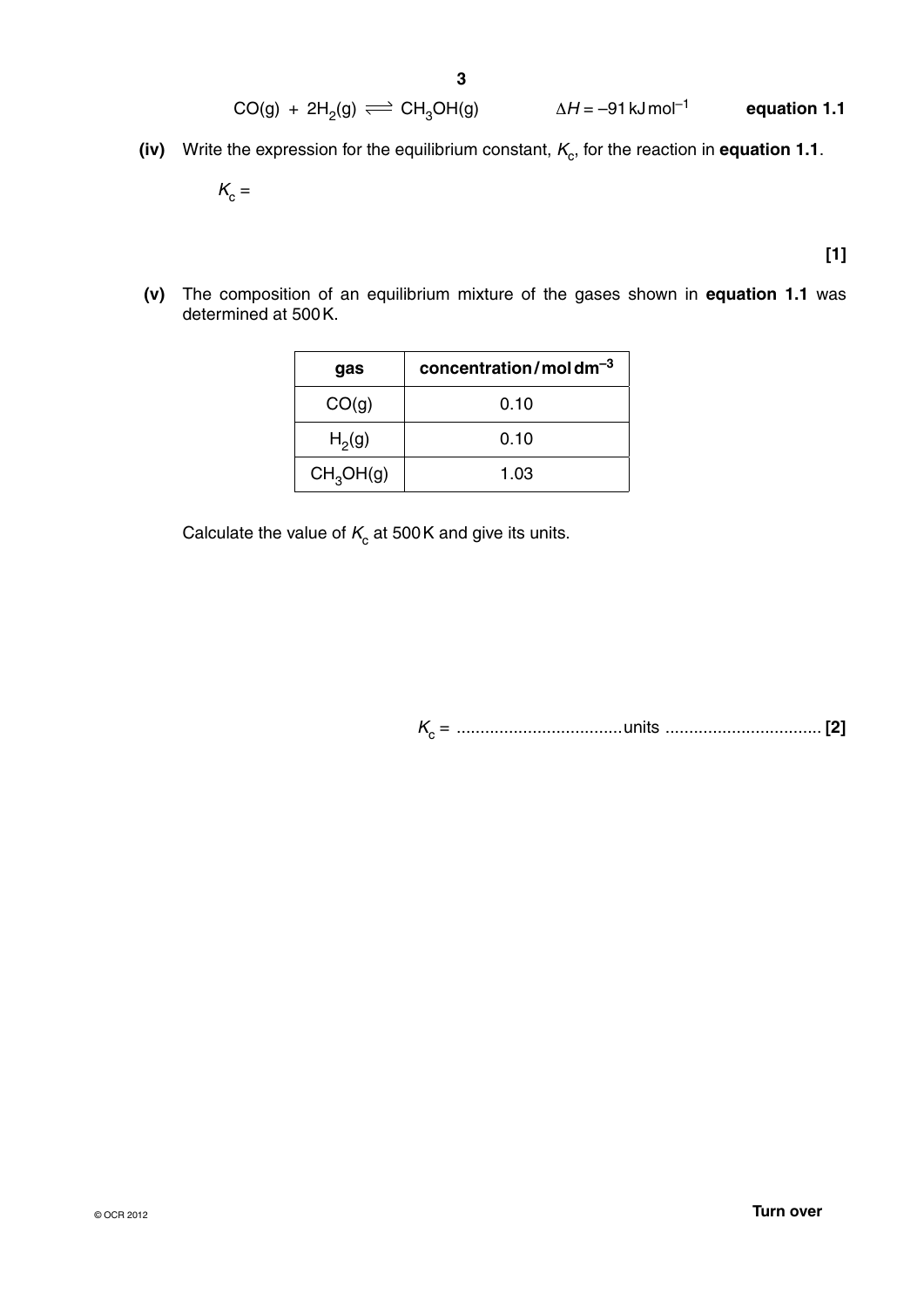# $CO(g) + 2H_2(g) \rightleftharpoons CH_3OH(g)$   $\Delta H = -91 \text{ kJ} \text{ mol}^{-1}$  **equation 1.1**

 **(b)** Entropy data for the substances in **equation 1.1** are given in the table.

| gas                   | $S^{\oplus}$ /JK <sup>-1</sup> mol <sup>-1</sup> |
|-----------------------|--------------------------------------------------|
| CO(g)                 | $+198$                                           |
| H <sub>2</sub> (g)    | $+131$                                           |
| CH <sub>3</sub> OH(g) | $+240$                                           |

**(i)** Calculate  $\Delta S^{\Theta}_{\text{sys}}$  for the forward reaction shown in **equation 1.1**.

Δ*S* –o– sys = ....................................... J K–1 mol–1 **[2]**

(ii) Calculate the temperature at which  $\Delta S_{\text{ tot}}^{\text{o}}$  is zero for the reaction shown in **equation 1.1**.

*T* = ..................................................... K **[2]**

 **(c)** Methanol is toxic. It is oxidised in the body to methanal and then to methanoic acid. Methanal and methanoic acid cause nerve damage.

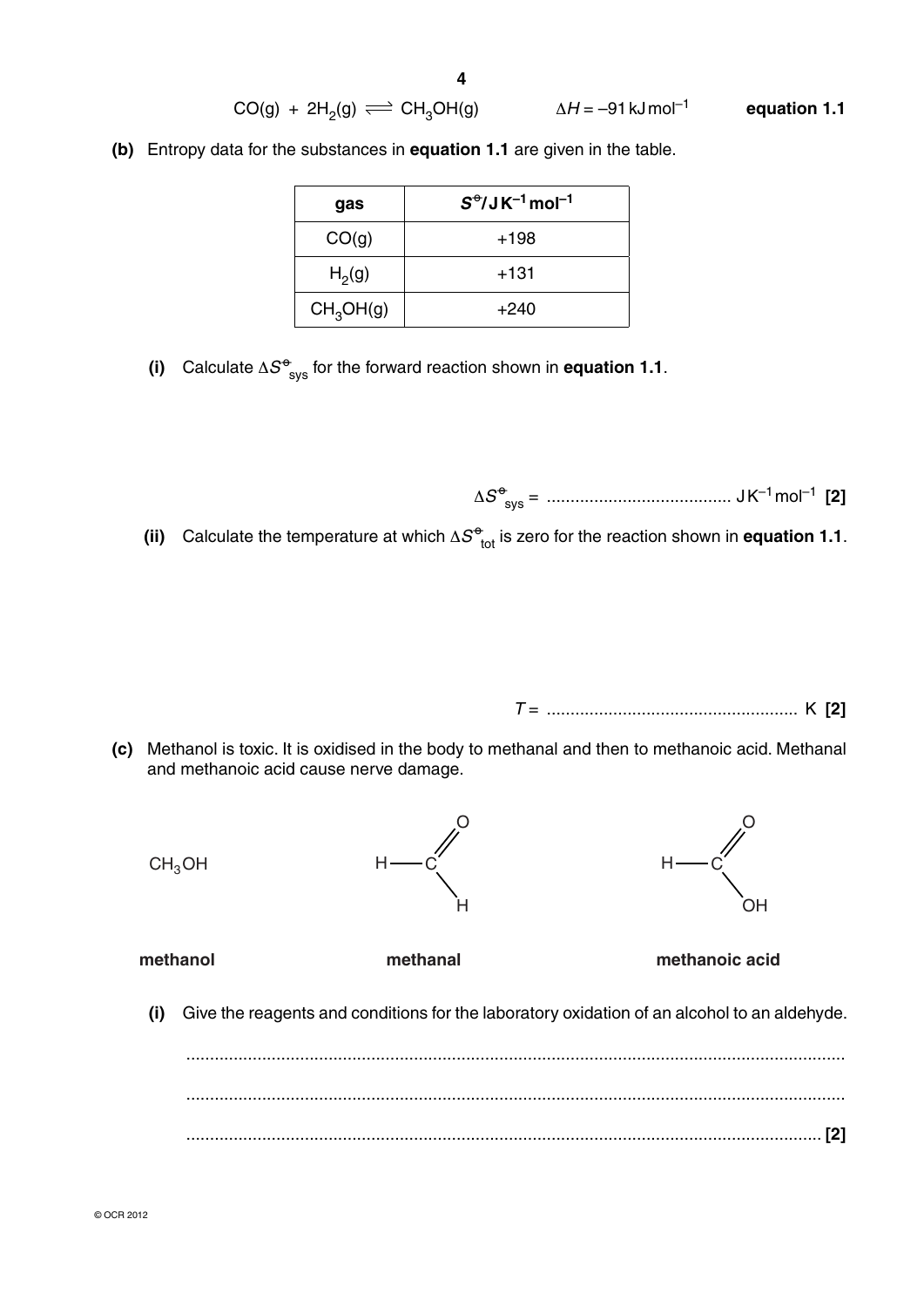(ii) Methanol, methanal and methanoic acid can be distinguished by their infrared spectra.

Describe how you could use the infrared spectra of these three compounds to distinguish between them.

For all peaks you refer to, give the wavenumber range and the bond responsible.

(iii) Predict the proton NMR spectrum for methanol by completing the table below.

| type of proton | chemical shift | relative number<br>of protons | splitting |
|----------------|----------------|-------------------------------|-----------|
|                |                |                               |           |
|                |                |                               |           |

 $[4]$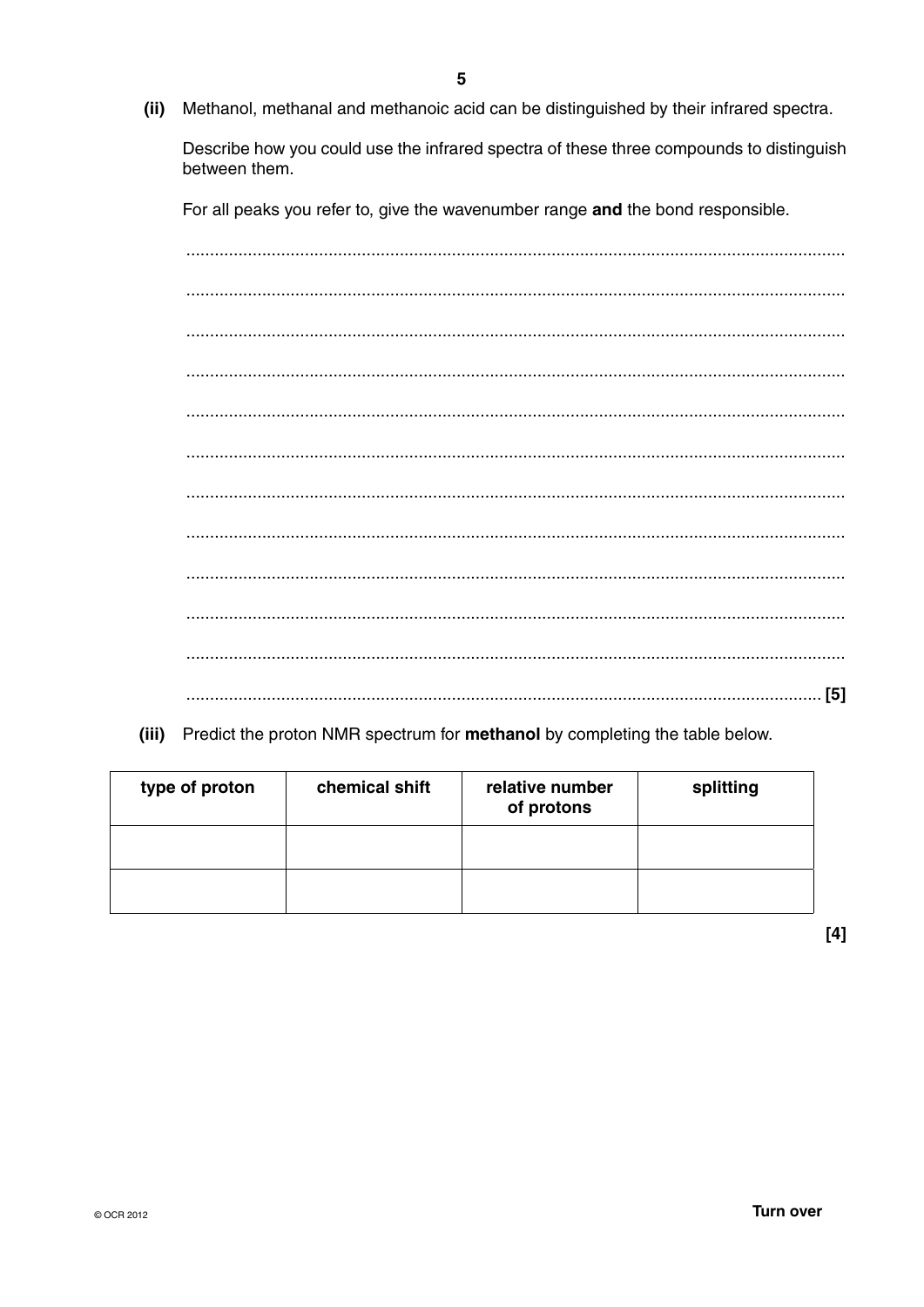

## **methanoic acid**

 **(iv)** 46 g of methanoic acid vapour are found to occupy 16 dm3 at 120 °C and room pressure. Suggest an explanation for these data. Include a **full** structural formula in your answer.

One mole of molecules of a gas at 120 °C and room pressure occupies 32 dm3.

 ........................................................................................................................................... ........................................................................................................................................... ........................................................................................................................................... ...........................................................................................................................................

- **(d)** Methanol is also used to make esters that are used as volatile solvents. In one process, methanol is reacted with methanoic acid to produce an ester.
	- **(i)** Draw the **full** structural formula of this ester and name it.

formula:

name .......................................................................................................................... **[2]**

**[3]**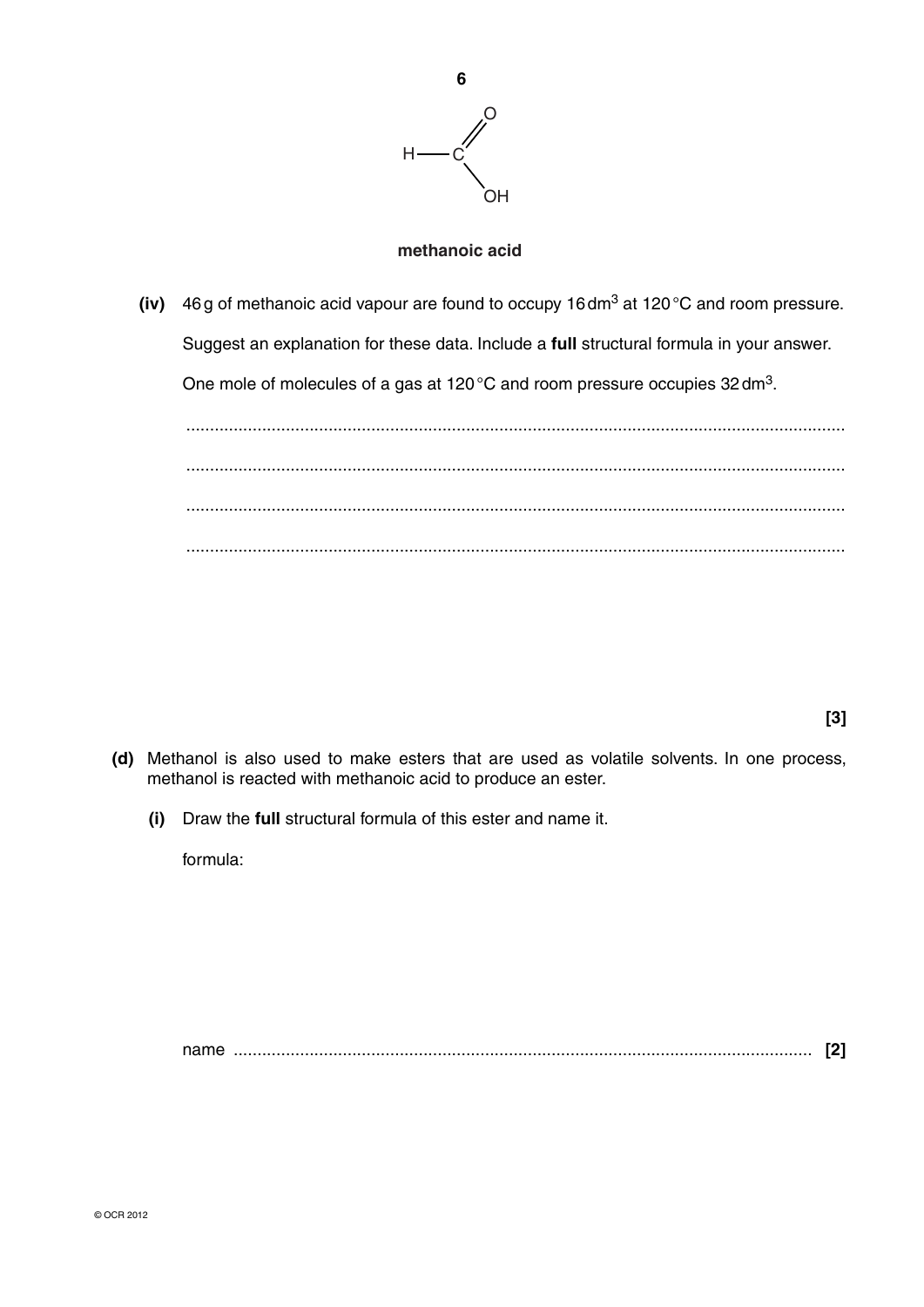$(ii)$ The ester in (d)(i) has a boiling point of  $32^{\circ}$ C. Methanol has a boiling point of 65 $^{\circ}$ C. Explain this difference in the boiling points.

 $(iii)$ The ester from (d)(i) is heated under reflux with sodium hydroxide solution. Methanol is one of the products. Give the systematic name of the other product. [Total: 35]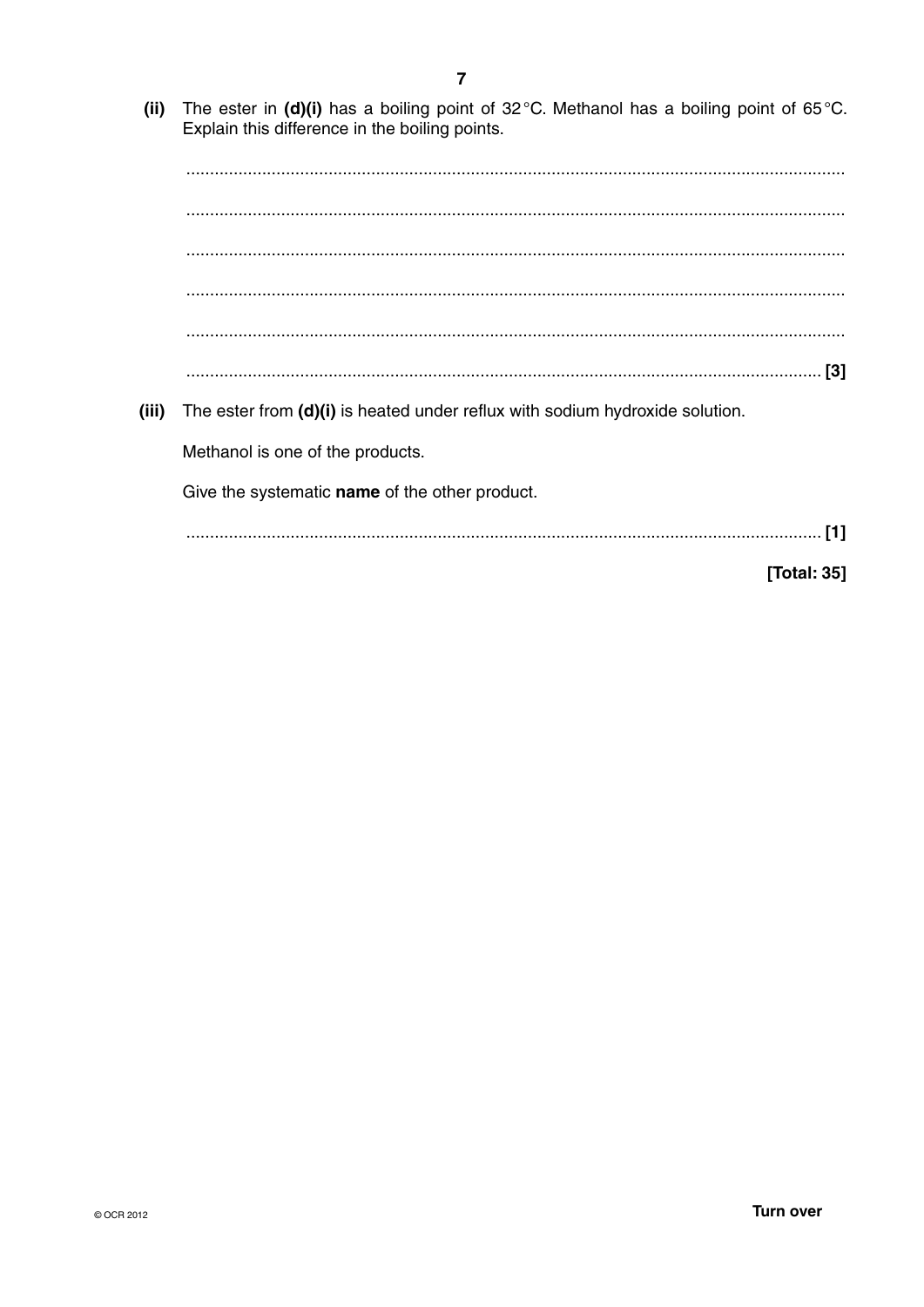**2** Borane, BH<sub>3</sub>, and diborane,  $B_2H_6$ , are reactive compounds that have been used as rocket propellants.

**[1]**

**[1]**

- **(a) (i)** Give the electron configuration for a boron atom.
	- **(ii)** Draw a '*dot-and-cross*' diagram for borane, BH<sub>2</sub>. Show outer shell electrons only.

**(iii)** Use your '*dot-and-cross*' diagram to predict the shape of a molecule of BH<sub>3</sub>.

Give reasons for your answer.

 ........................................................................................................................................... ........................................................................................................................................... ........................................................................................................................................... ...................................................................................................................................... **[3]**

 **(b)** The structure of diborane can be represented as shown below.



The B---H---B arrangement is unusual and is known as a 'three centre bond'.

- **(i)** How many electrons are present in each 'three centre bond'?
- ...................................................................................................................................... **[1]**
- **(ii)** A '*dot-and-cross*' model cannot be used to describe the bonding in diborane.

Suggest why chemists continue to use the '*dot-and-cross*' model, even though it cannot account for structures such as  $B_2H_6$ .

 ........................................................................................................................................... ........................................................................................................................................... ...................................................................................................................................... **[1]**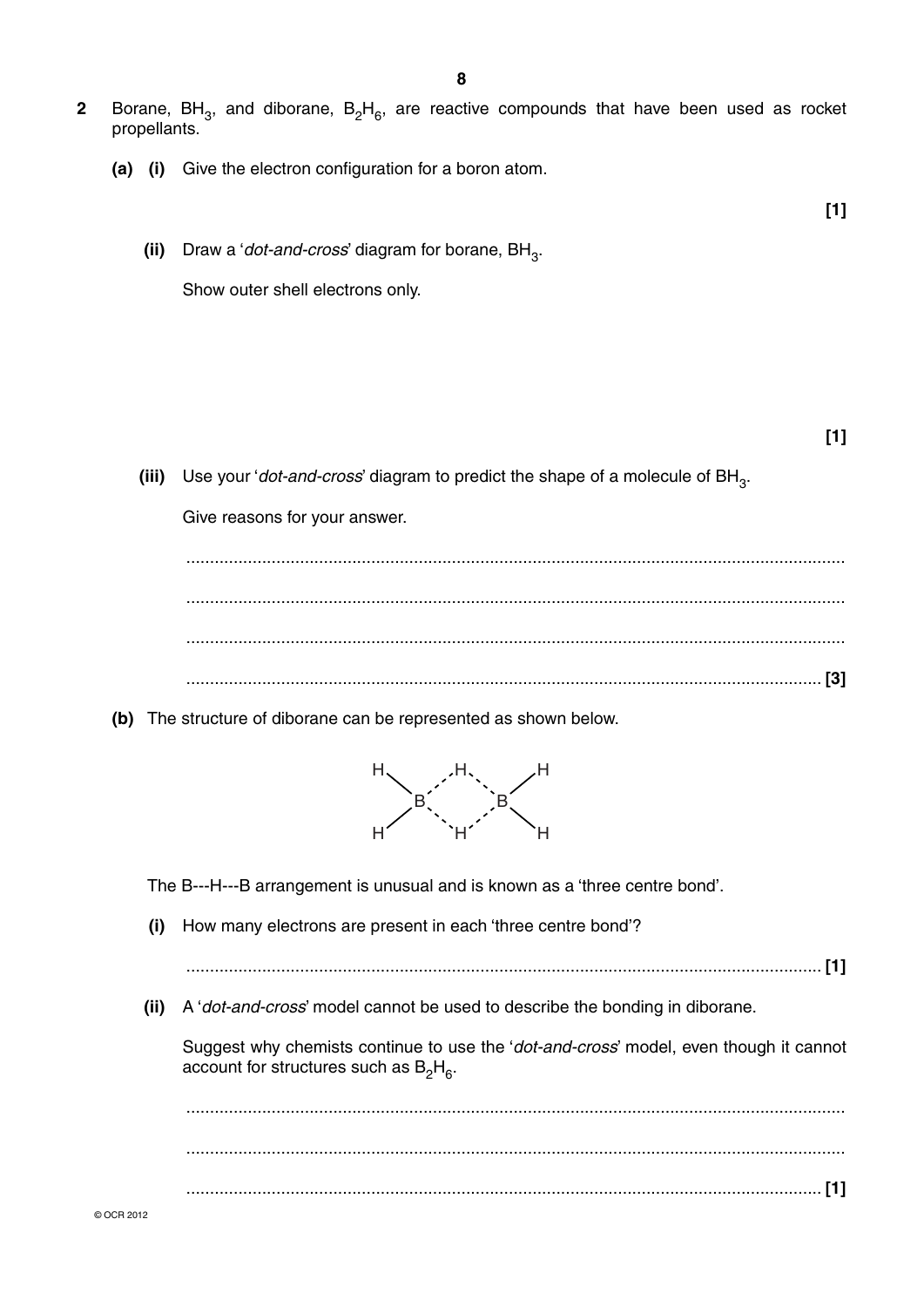**(c)** Diborane reacts with water as shown below.

 $B_2H_6 + 6H_2O \rightarrow 6H_2 + 2B(OH)_3$ 

Boron is slightly less electronegative than hydrogen, so it is given the positive oxidation state in  $B_2H_6$ .

 **(i)** Explain the meaning of the term *electronegativity*.

 ........................................................................................................................................... ........................................................................................................................................... ...................................................................................................................................... **[2]**

 **(ii)** Write, on the dotted lines, the oxidation states of each **hydrogen** atom in the substances below.

 $B_2H_6 + 6H_2O \rightarrow 6H_2 + 2B(OH)_3$ 

........ ........ ........ ........

**[3]**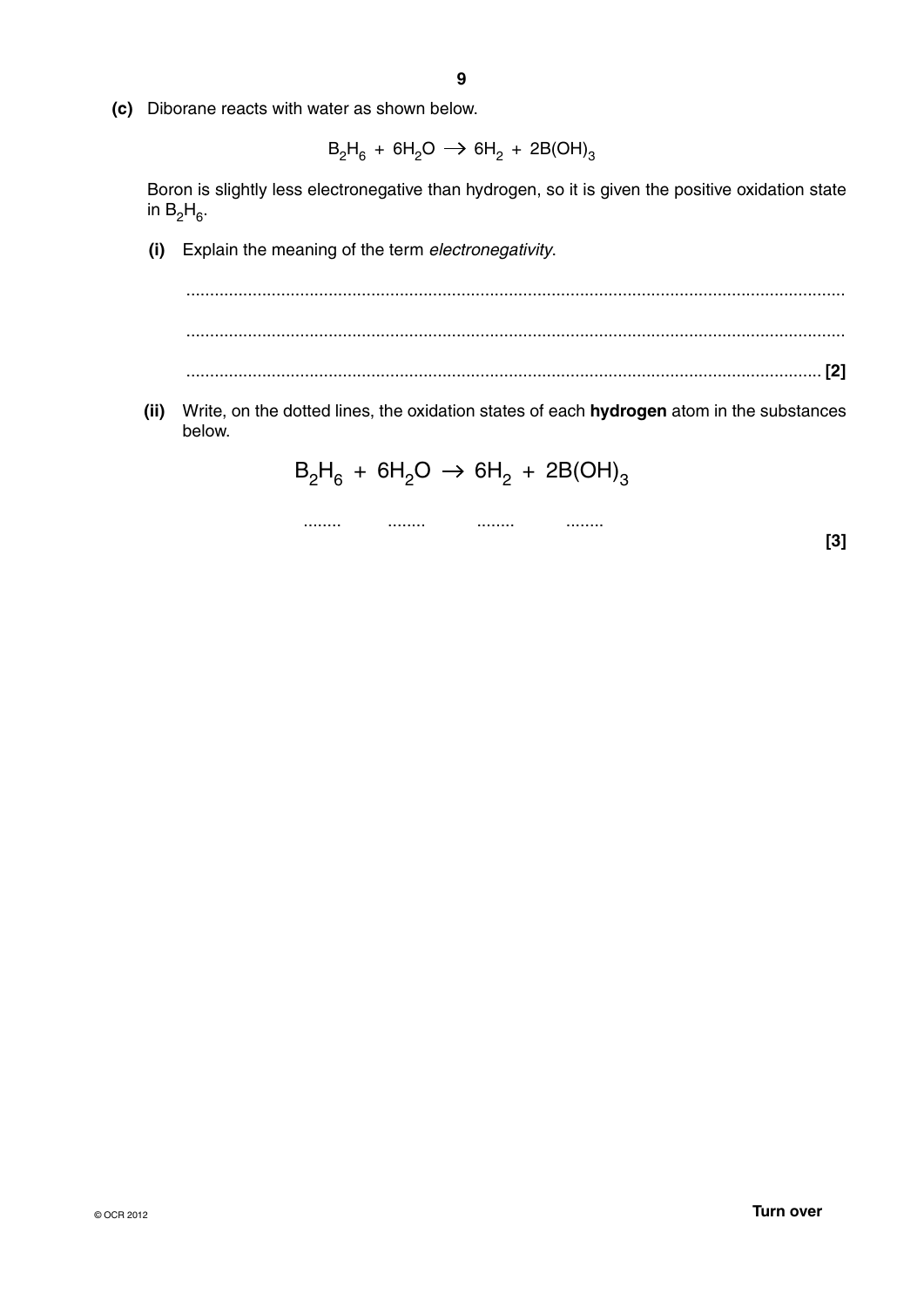**(d)** Diborane can be made industrially by reacting boron trifluoride with sodium hydride.

$$
2BF_3 + 6NaH \rightarrow B_2H_6 + 6NaF
$$

Some data for the compounds in this equation are given below.

| substance       | М,   | melting point/K |
|-----------------|------|-----------------|
| BF <sub>3</sub> | 67.8 | 129             |
| NaH             | 24.0 | 1073            |
| $B_2H_6$        | 27.6 | 108             |
| NaF             | 42.0 | 1266            |

 **(i)** Calculate the atom economy for the production of diborane by the reaction shown.

Comment on the implications of this value for an industrial process.

 atom economy = .......................................................... % comment ........................................................................................................................... ...................................................................................................................................... **[2] (ii)** Use the data to suggest the type of bonding in NaH and draw a '*dot-and-cross*' diagram for NaH. Show outer electrons only. type of bonding .................................................................................................................. '*dot-and-cross*' diagram: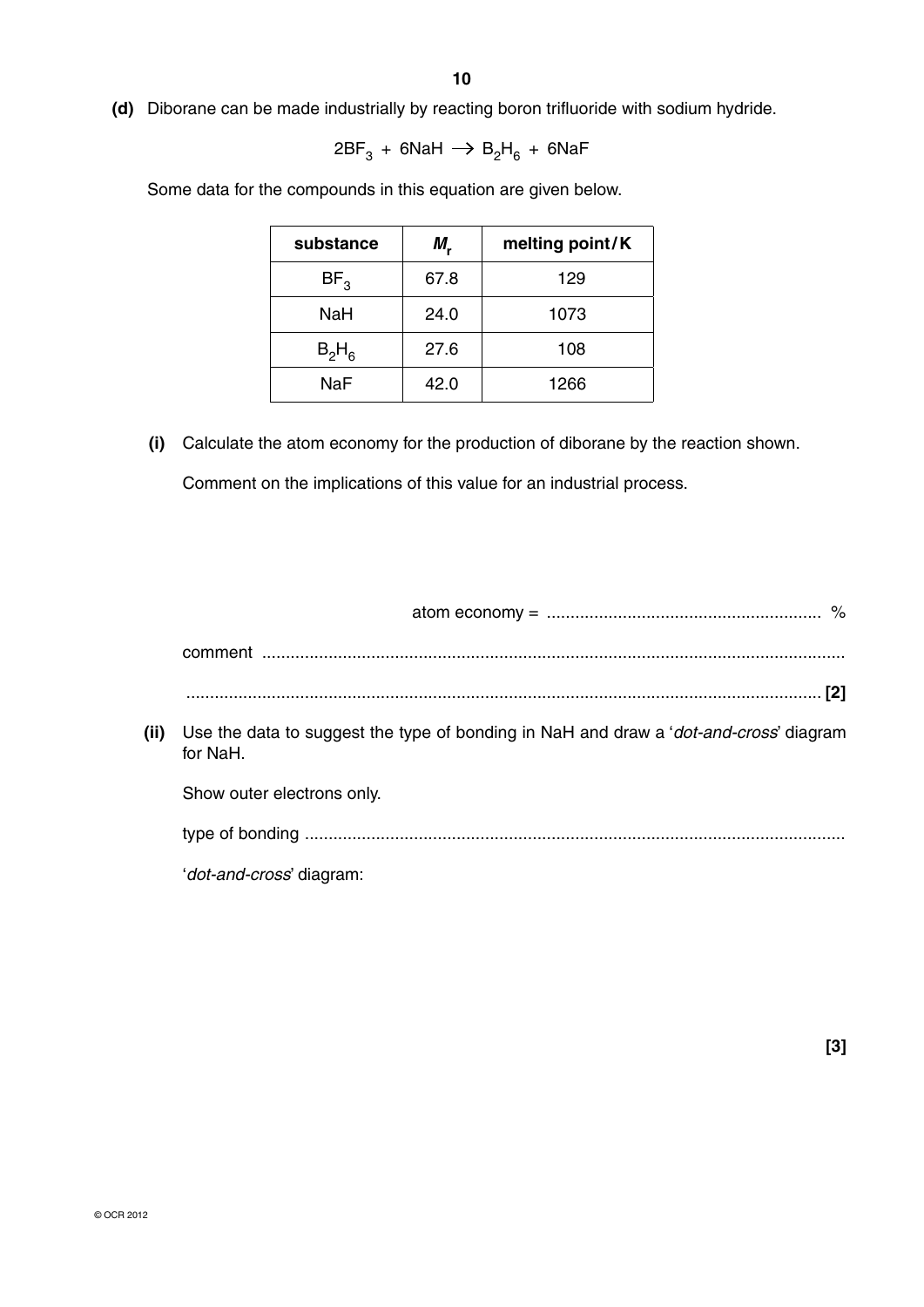**(e)** Diborane reacts vigorously and exothermically with oxygen difluoride, OF<sub>2</sub>. This mixture has been investigated as a rocket propellant.

The possible products of the reaction are boron(III) oxide and hydrogen fluoride.

 **(i)** Write an equation for the above reaction.

**[2]**

**(ii)** Use your equation in (i) to calculate the maximum mass of  $OF_2$  that could react with 25 g of diborane in this reaction.

Give your answer to an **appropriate** number of significant figures.

mass = ..................................................... g **[3]**

 **(iii)** Suggest the **formula** of another possible product of the reaction of diborane and oxygen difluoride.

...................................................................................................................................... **[1]**

**[Total: 23]**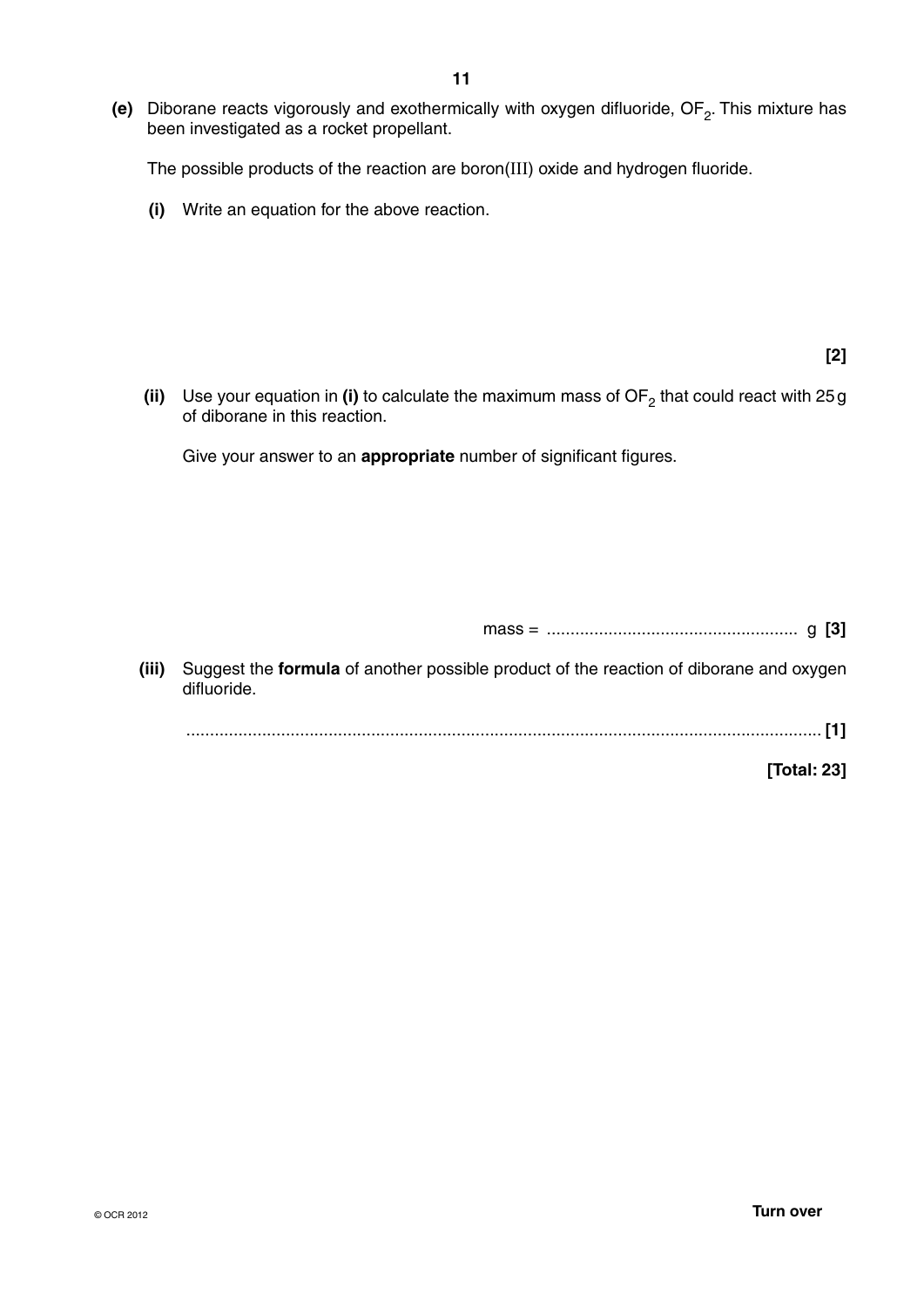- **3** The pigment *smalt* was used by painters in the sixteenth century. It is a glass pigment made by melting cobalt(II) arsenate(V) with sand (silicon dioxide) and potassium carbonate.
- **(a)** (i) The arsenate(V) ion can be written as  $(ASO<sub>4</sub>)<sup>n</sup>$ .

Work out the value of *n* and give the formula of cobalt(II) arsenate(V).

*n* = ............................. formula = .................................................................................. **[2]**

 **(ii)** Complete the electron configuration for the cobalt(II) ion.

$$
1s^2 2s^2 2p^6 3s^2 3p^6
$$
 [1]

 **(b) (i)** The reflectance spectrum of smalt is shown below.

Suggest the colour of smalt and give your reasons.



...................................................................................................................................... **[2]**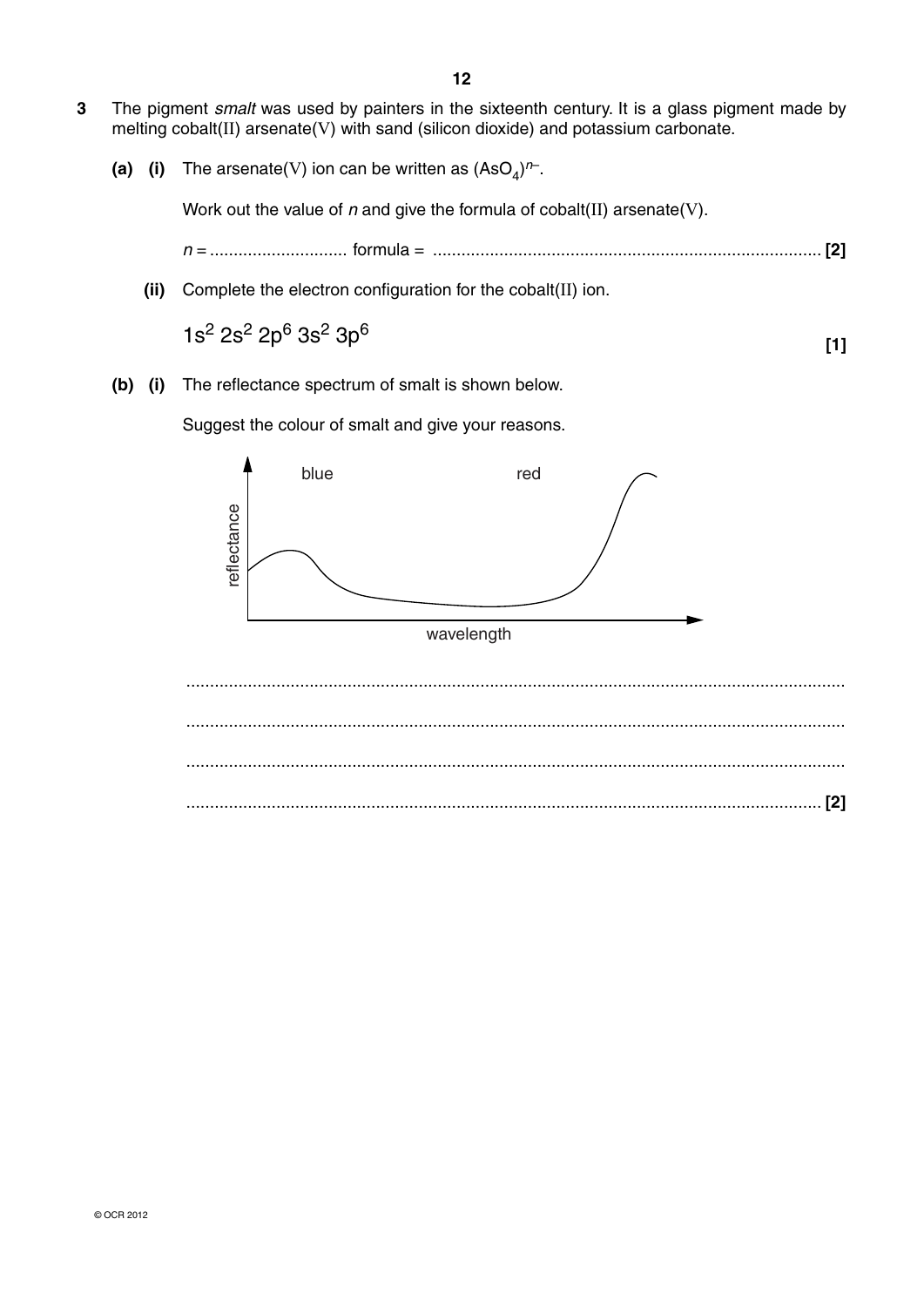(ii) Name the element in smalt that is likely to be responsible for the colour of the pigment. Explain how the colour arises in terms of electron energy levels.

| In your answer you should make it clear how the points you make link together. |
|--------------------------------------------------------------------------------|
|                                                                                |
|                                                                                |
|                                                                                |
|                                                                                |
|                                                                                |
|                                                                                |
|                                                                                |
|                                                                                |
|                                                                                |
|                                                                                |

(c) Cobalt in smalt can be identified by the presence of bright lines in its atomic emission spectrum.

Explain how these bright lines arise and why they are at different frequencies from the lines of other elements.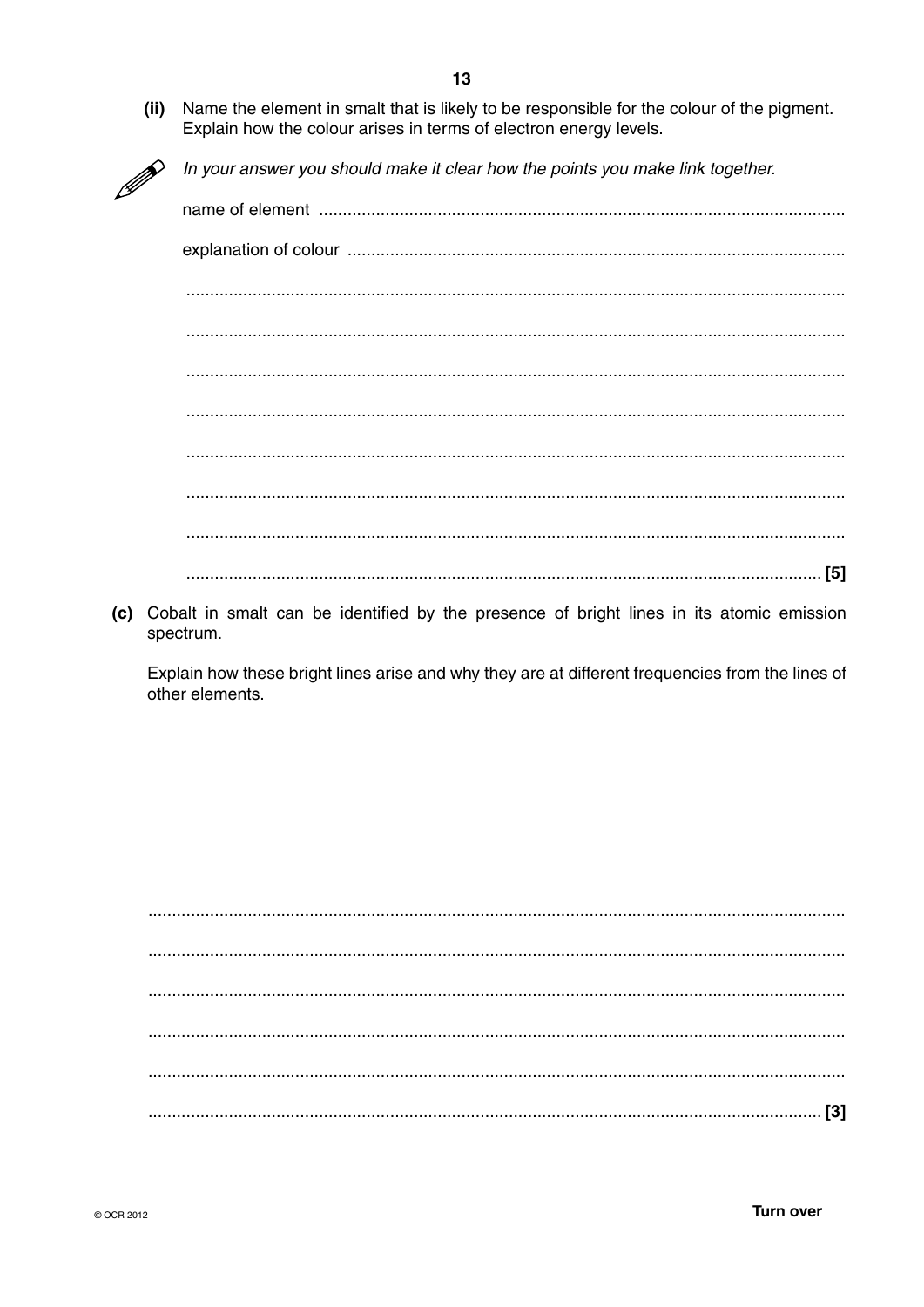- (d) Smalt is not used today, partly because arsenic compounds are very toxic. Their poisonous effect on the body occurs because they bind with -SH groups on the structure of a metabolic enzyme. This changes the shape of the active site.
	- Explain the meaning of the term active site.  $(i)$

Explain how changing the shape of the active site stops the enzyme functioning.



© OCR 2012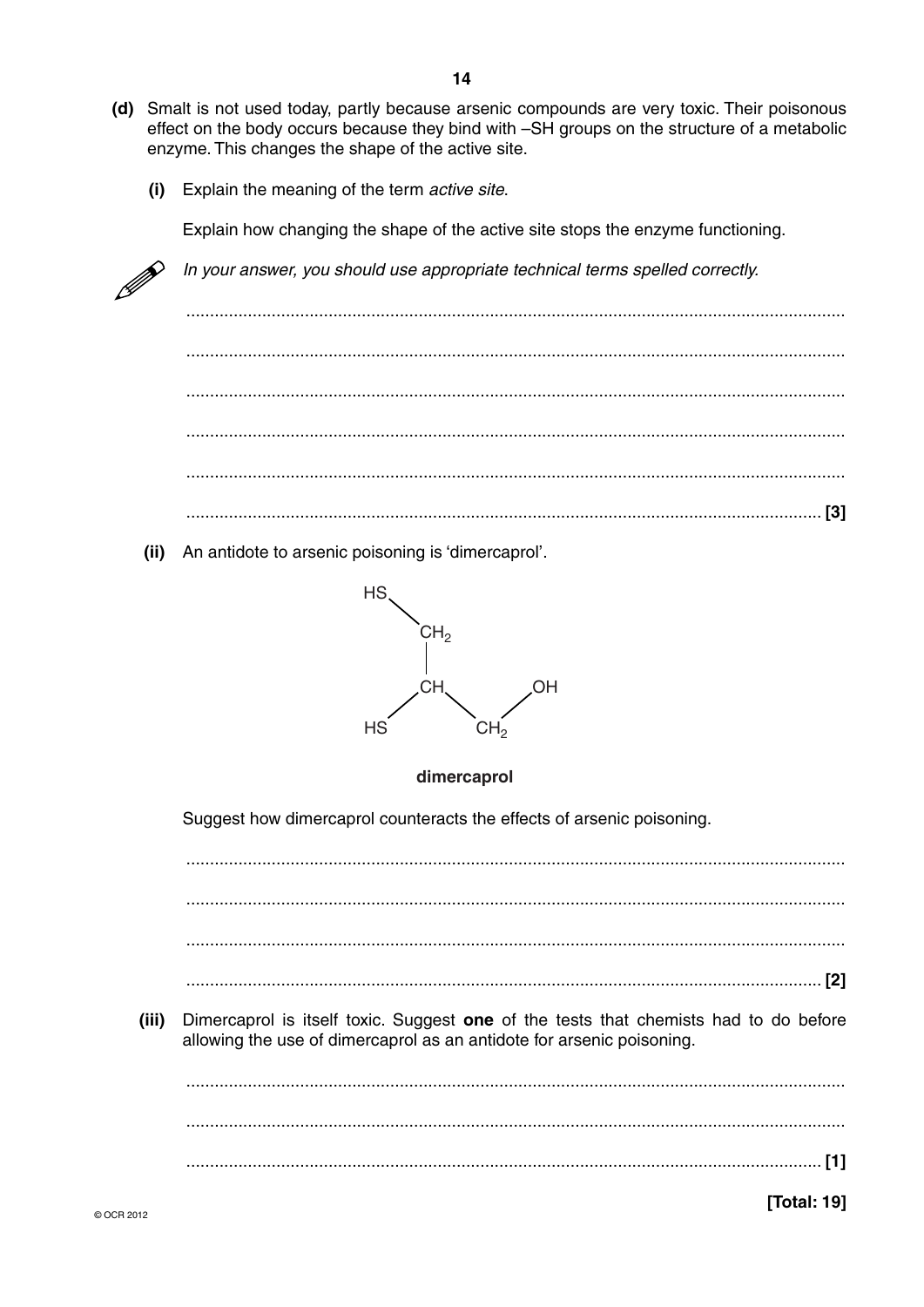**4** 'Oleic acid' and 'elaidic acid' are *E*/Z isomers of C<sub>17</sub>H<sub>33</sub>COOH, both of which are found as esters in the fats that we eat.

Oleic acid is present in '*cis* fats' and elaidic acid in '*trans* fats'. '*Trans* fats' are thought to be harmful to the body but manufacturers use them because of the crispness they give to baked products. This is related to the fact that '*trans* fats' have higher melting points than '*cis* fats'.

O O OH OH **oleic acid** melting point 13 °C **elaidic acid** melting point 46 °C  **(a)** Classify oleic acid as *E* or *Z*. Give a reason for your answer. ................................................................................................................................................... .............................................................................................................................................. **[1] (b) (i)** Name the intermolecular bonds between the hydrocarbon chains of these acids. ...................................................................................................................................... **[1] (ii)** Explain why elaidic acid has a higher melting point than oleic acid. ........................................................................................................................................... ........................................................................................................................................... ........................................................................................................................................... ........................................................................................................................................... ........................................................................................................................................... ...................................................................................................................................... **[3]**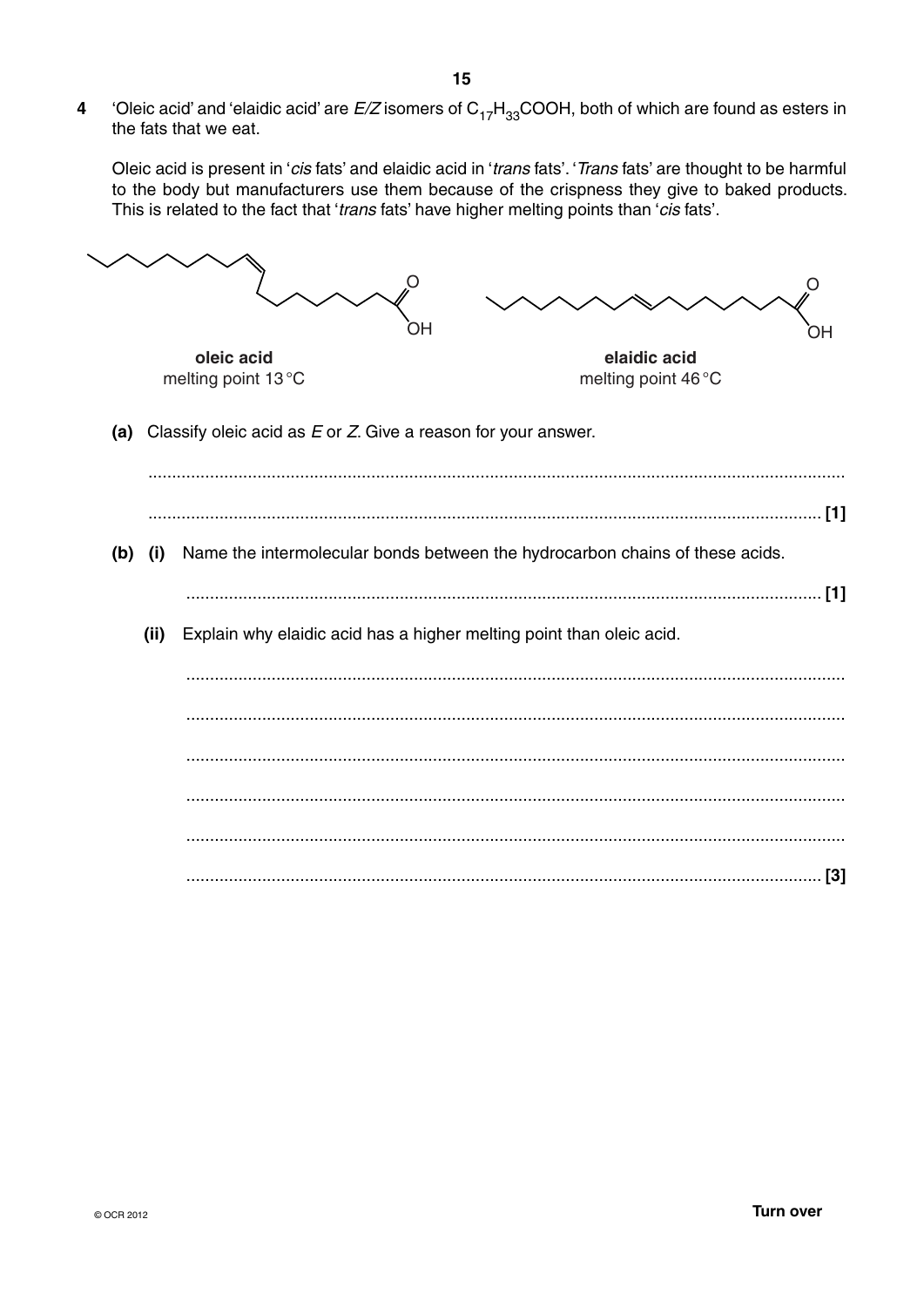

- **(c)** The 'iodine number' of an unsaturated carboxylic acid is the mass of iodine in grams that reacts with 100 g of the acid.
	- **(i)** Complete the equation to show an alkene group reacting with iodine:



 **(ii)** Classify the function of iodine in this reaction by underlining **one** word below.

| electrophile | nucleophile | radical |       |
|--------------|-------------|---------|-------|
|              |             |         | $[1]$ |

(iii) Calculate the iodine number of elaidic acid,  $C_{17}H_{33}$ COOH ( $M_r$  = 282).

| (iv) Write down the iodine numbers of the two other acids shown below: |
|------------------------------------------------------------------------|
|                                                                        |
|                                                                        |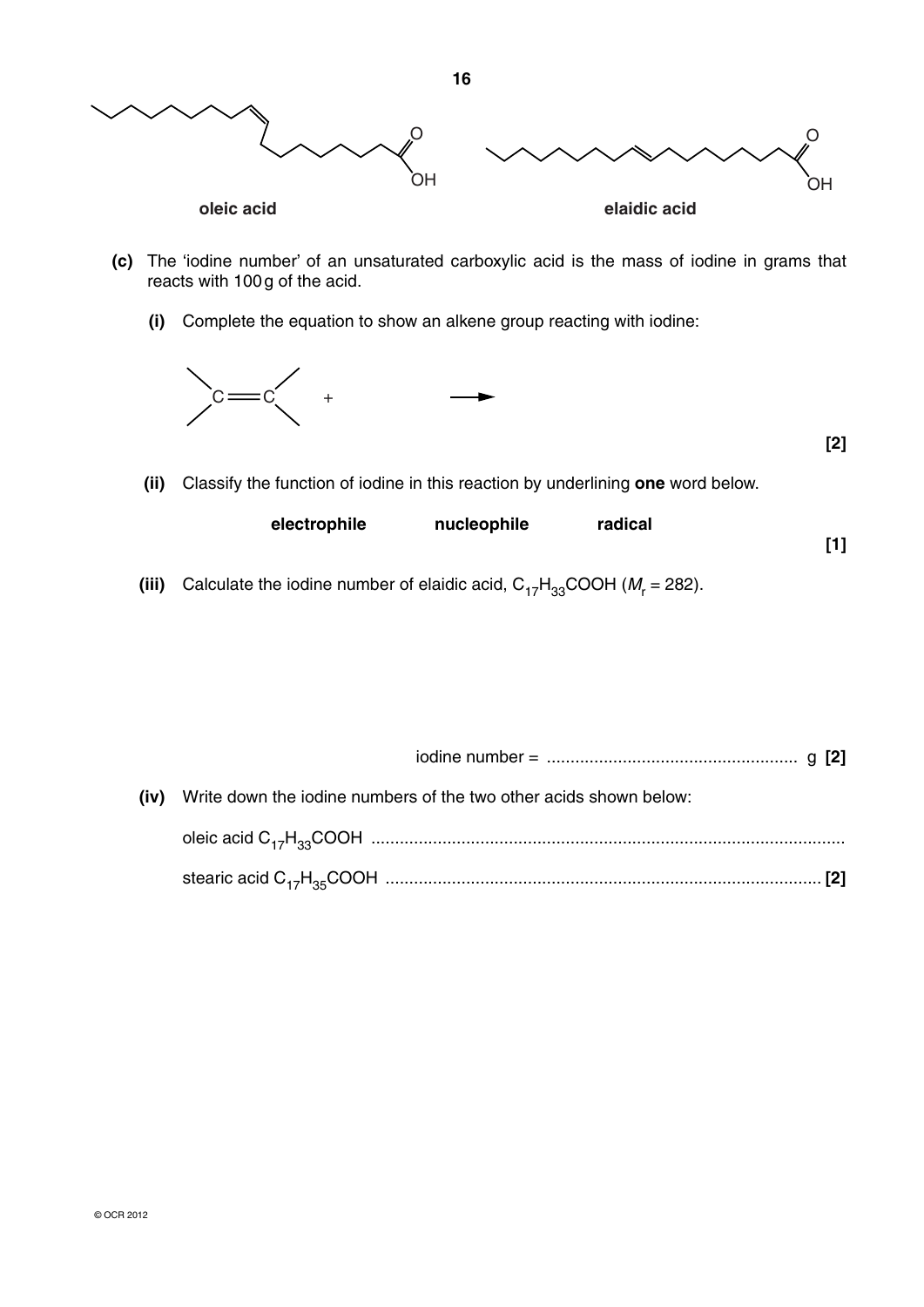(d) Oleic acid is insoluble in water.

Explain this insolubility in terms of intermolecular bonds.

(e) Fats are triglycerides (esters of propane-1,2,3-triol). Triglycerides are hydrolysed in the body to give carboxylic acids.

Write an equation to show the hydrolysis of a triglyceride by water. Show the full structural formula of the ester group. Represent the long carbon chains by 'R'.

 $[4]$ 

[Total: 19]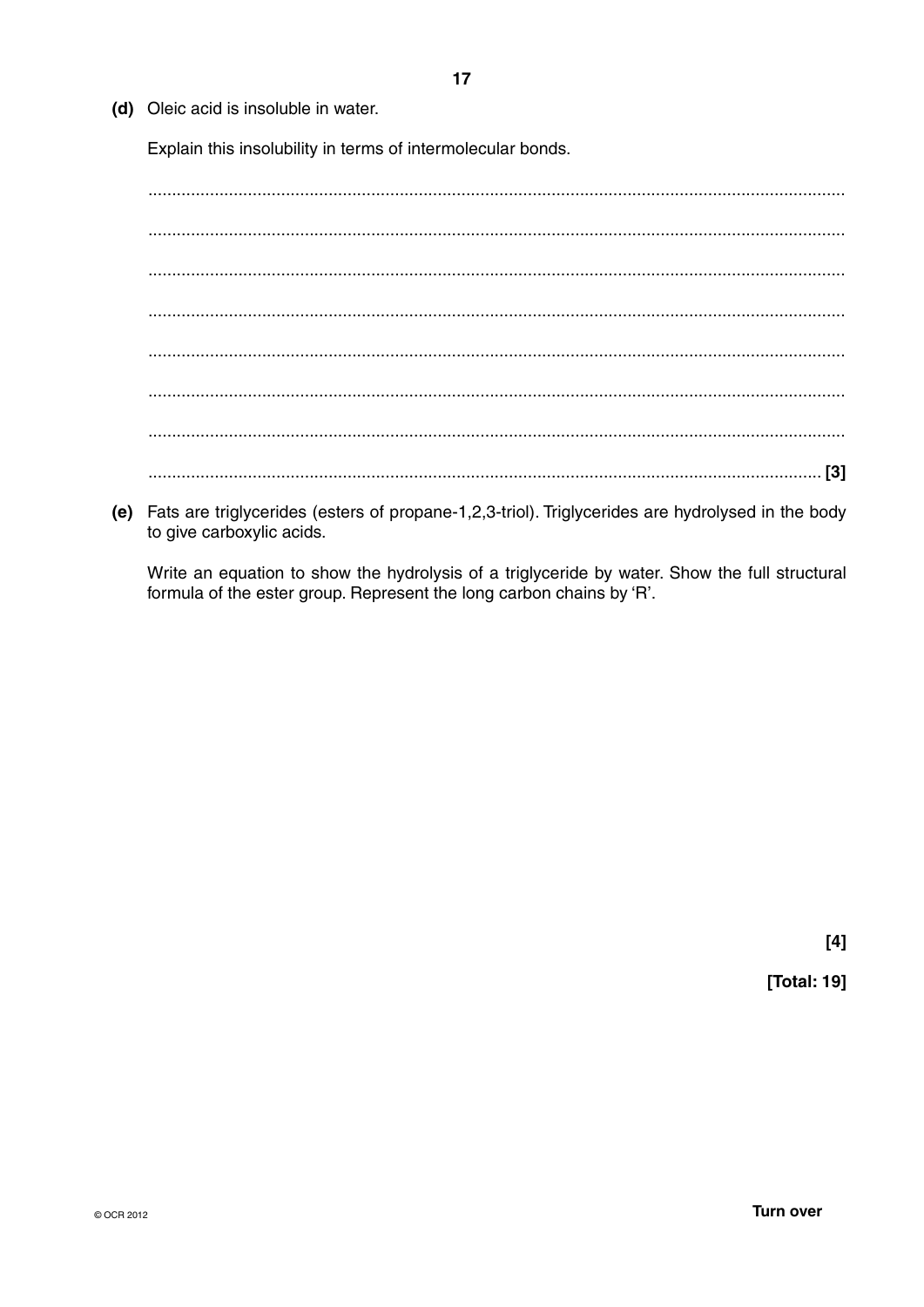18

'Fumaric acid' is used as an 'acidity regulator' in food. 5



## fumaric acid

(a) Give the empirical formula of fumaric acid.

(b) Maleic acid is the  $E/Z$  isomer of fumaric acid.

Maleic acid and fumaric acid both lose water on heating to form compound X. Fumaric acid requires much stronger heating than maleic acid.

Draw the structural formula of compound X.

Suggest why fumaric acid needs to be strongly heated to lose water.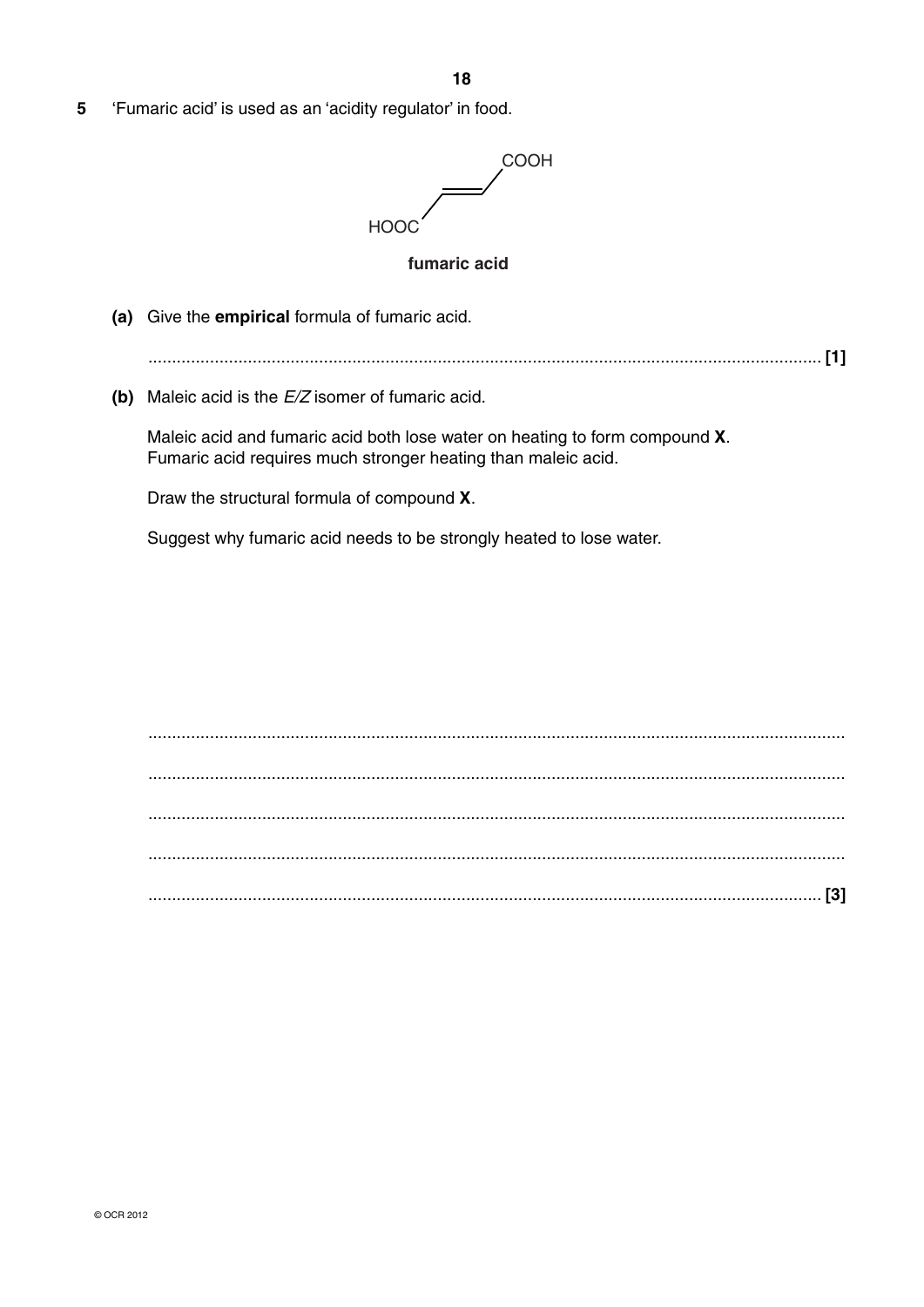- (c) Fumaric acid reacts with bromine to form the compound CHBr(COOH)CHBr(COOH).
	- (i) Give the number of chiral centres in CHBr(COOH)CHBr(COOH).
		-
	- (ii) There are three stereoisomers with the formula CHBr(COOH)CHBr(COOH).

Suggest an explanation for this.

## **QUESTION 5 CONTINUES ON THE NEXT PAGE**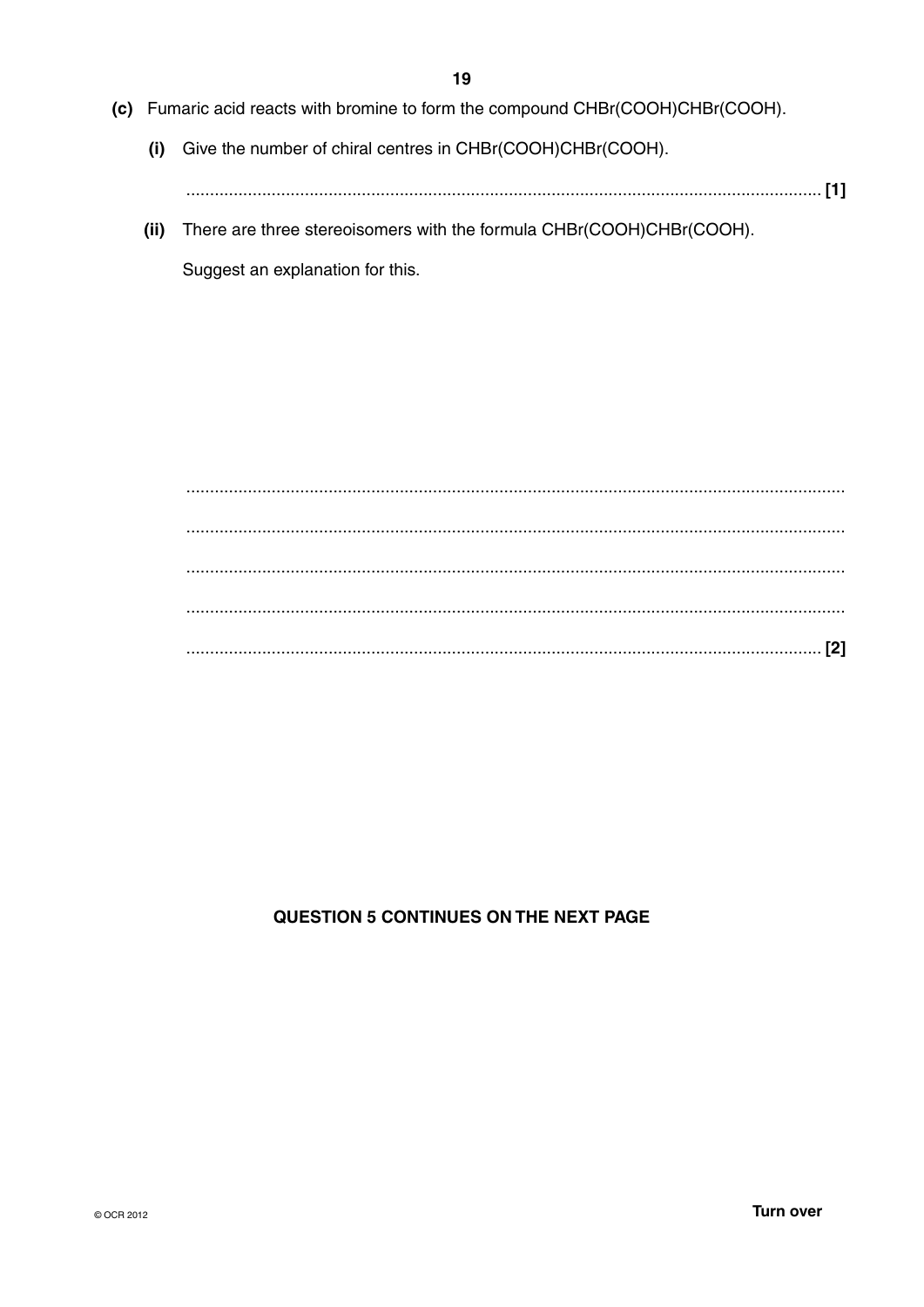- (d) Fumaric acid acts as an acid, HA, in aqueous solution.
	- (i) Write the equilibrium for the ionisation of an acid, HA, in aqueous solution.

(ii) Write the terms conjugate acid and conjugate base under the appropriate formulae for an acid-base pair in your equation in (i).

 $[1]$ 

 $[1]$ 

(iii) Calculate the pH of a  $0.10 \text{ mol dm}^{-3}$  solution of HA in water.  $K<sub>2</sub> = 9.3 \times 10^{-4}$  moldm<sup>-3</sup>.

(iv) Describe the approximations you used in doing your calculation in (iii).

Explain which approximation is likely to lead to the greater inaccuracy in your answer.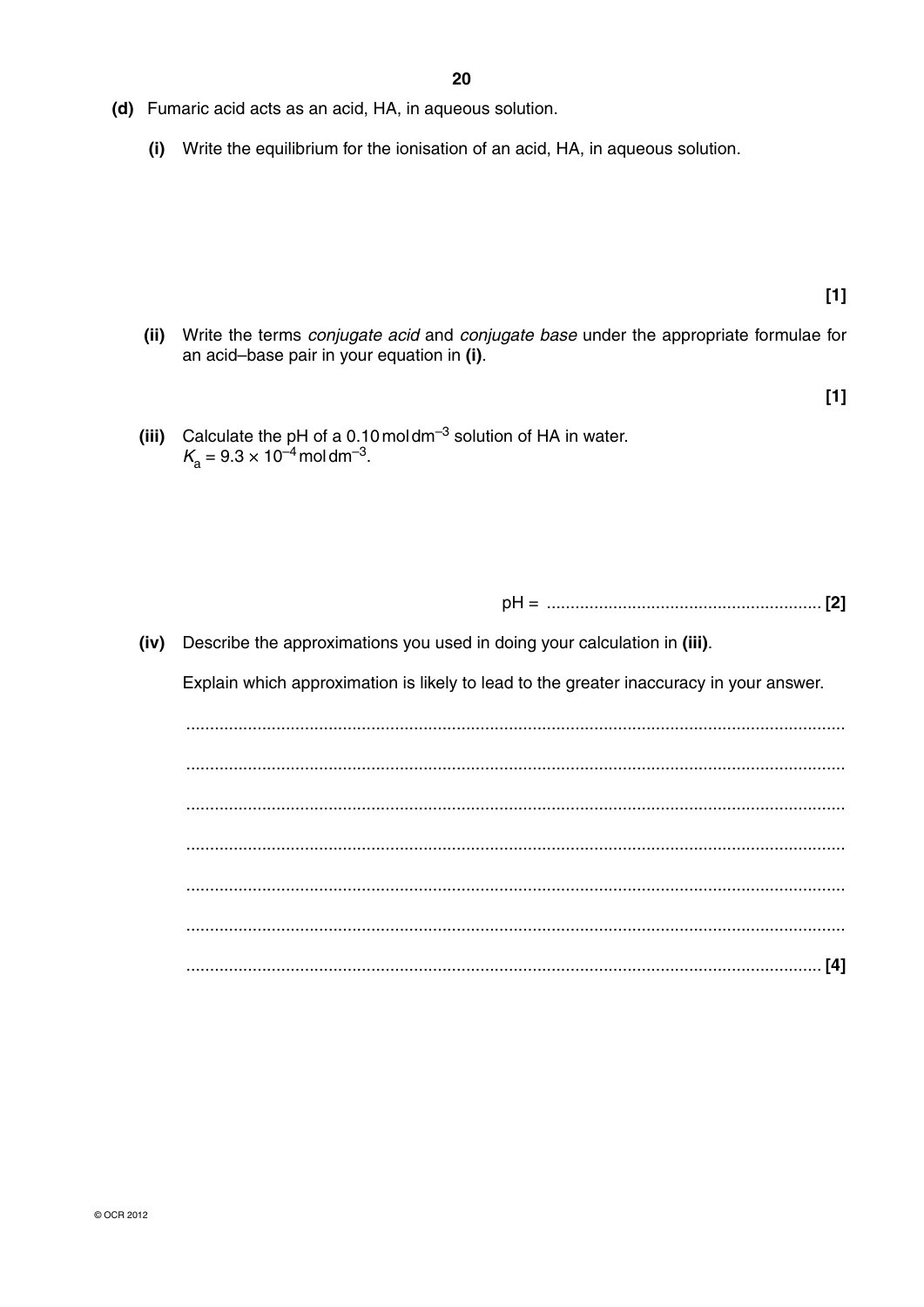- (e) A mixture of fumaric acid and sodium fumarate acts as a buffer solution and hence regulates the acidity of food.
	- (i) Describe what is meant by the term buffer solution and explain how a buffer works based on the equilibrium in part (d)(i).

# QUESTION 5 CONTINUES ON THE NEXT PAGE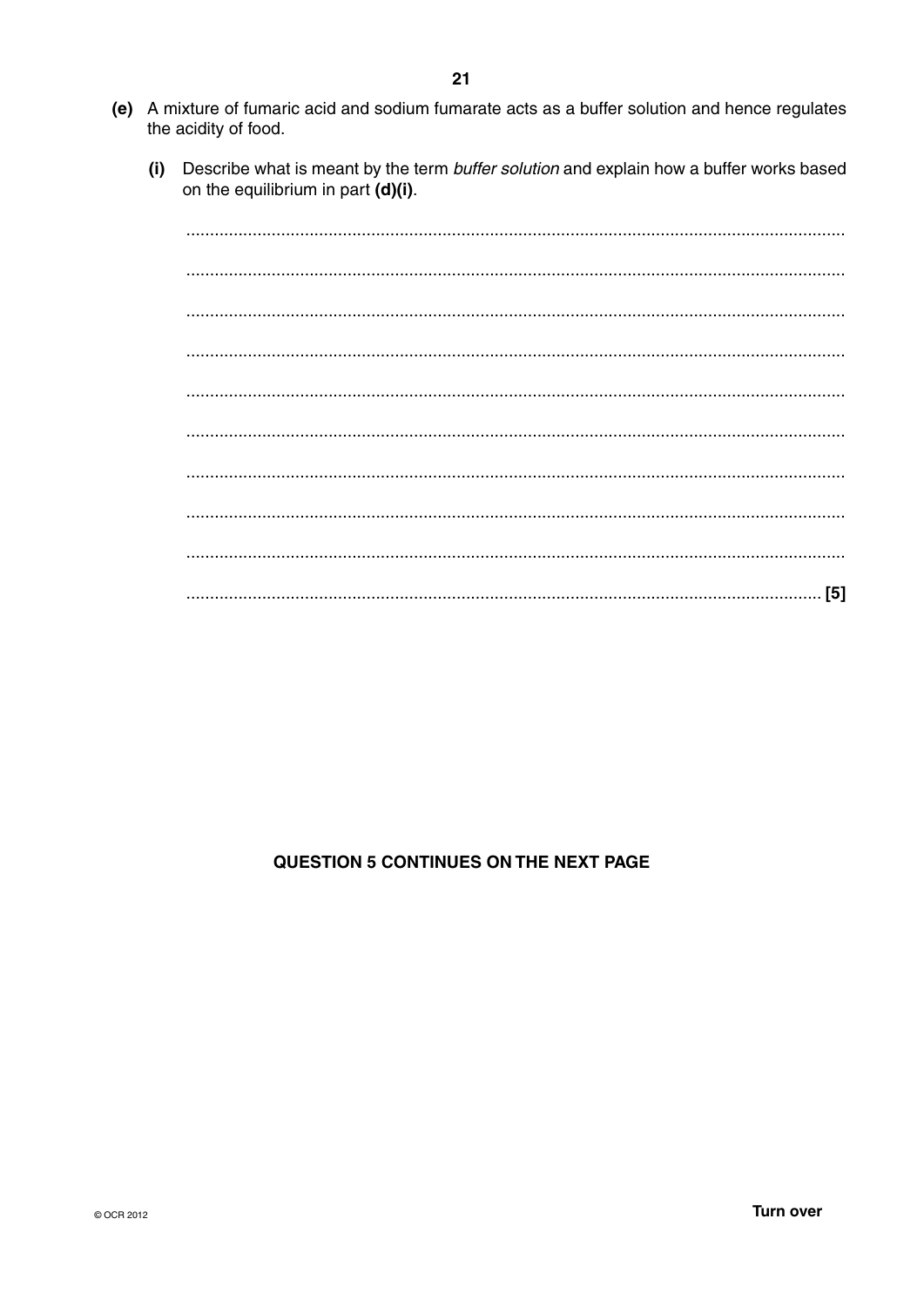**(ii)** Calculate the pH of a buffer solution where the concentration of A– is twice that of HA.

 $K_a = 9.3 \times 10^{-4}$  moldm<sup>-3</sup>

pH = .......................................................... **[2]**

- (f) A student sets out to make a buffer solution. The student measures out 27 cm<sup>3</sup> of 0.050 moldm<sup>-3</sup> HA solution and reacts it with one-third of the volume of 0.10 moldm<sup>-3</sup> sodium hydroxide needed for complete neutralisation.
	- **(i)** Calculate the volume of sodium hydroxide solution that the student uses.

volume = ................................................. cm<sup>3</sup> **[1]**

 **(ii)** Calculate the pH of the resulting buffer solution.

 $K_a = 9.3 \times 10^{-4}$  moldm<sup>-3</sup>

pH = .......................................................... **[1]**

**[Total: 24]**

# **END OF QUESTION PAPER**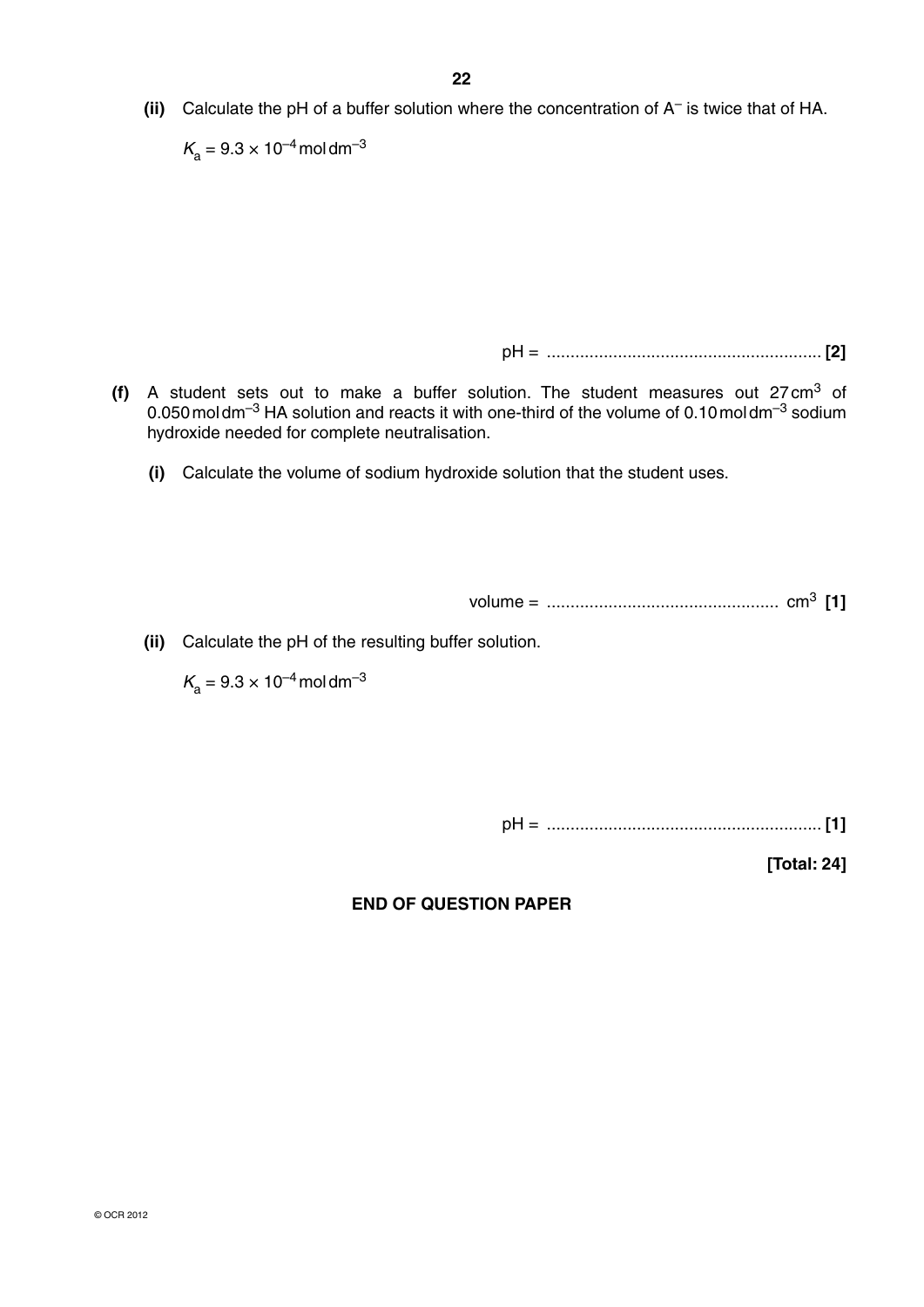### **ADDITIONAL PAGE**

If additional space is required, you should use the lined pages below. The question number(s) must be clearly shown.

© OCR 2012